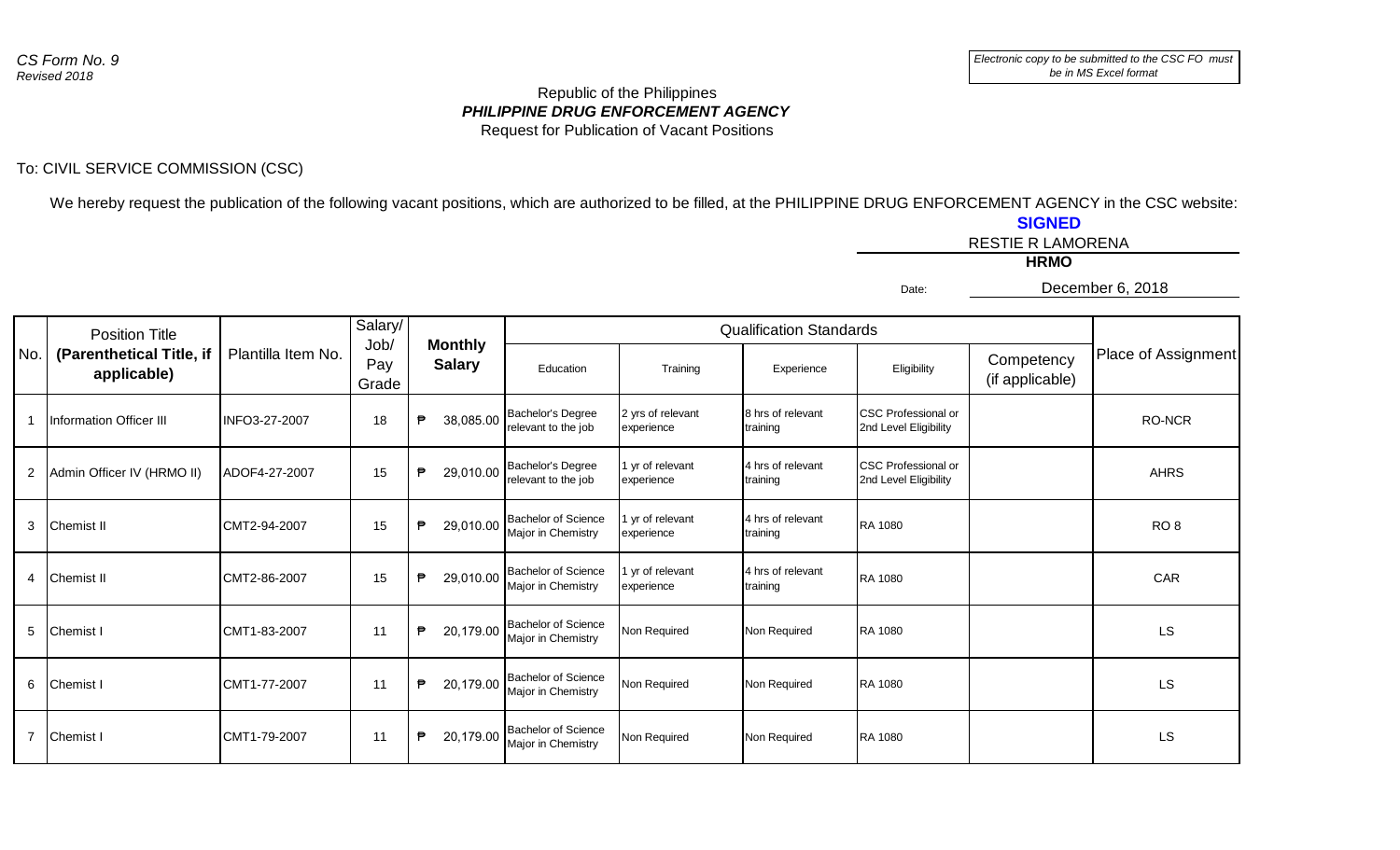| 8  | Chemist I                                               | CMT1-96-2007    | 11             | ₱ | 20,179.00 | <b>Bachelor of Science</b><br>Major in Chemistry | Non Required                    | Non Required                  | RA 1080                                              | RO <sub>2</sub> |
|----|---------------------------------------------------------|-----------------|----------------|---|-----------|--------------------------------------------------|---------------------------------|-------------------------------|------------------------------------------------------|-----------------|
| 9  | Chemist I                                               | CMT1-98-2007    | 11             | ₱ | 20,179.00 | <b>Bachelor of Science</b><br>Major in Chemistry | Non Required                    | Non Required                  | <b>RA 1080</b>                                       | RO <sub>3</sub> |
| 10 | Chemist I                                               | CMT1-102-2007   | 11             | ₱ | 20,179.00 | <b>Bachelor of Science</b><br>Major in Chemistry | Non Required                    | Non Required                  | <b>RA 1080</b>                                       | RO <sub>5</sub> |
| 11 | Chemist I                                               | CMT1-116-2007   | 11             | ₱ | 20,179.00 | <b>Bachelor of Science</b><br>Major in Chemistry | Non Required                    | Non Required                  | <b>RA 1080</b>                                       | <b>RO 10</b>    |
| 12 | Dangerous Drugs Regulation<br>Officer I                 | DDRO1-36-2007   | 11             | ₱ | 20,179.00 | Bachelor's Degree<br>relevant to the job         | Non Required                    | Non Required                  | <b>CSC Professional or</b><br>2nd Level Eligibility  | CS              |
| 13 | Statistician I                                          | STAT1-239-2007  | 11             | ₱ | 20,179.00 | Bachelor's Degree<br>relevant to the job         | Non Required                    | Non Required                  | <b>CSC Professional or</b><br>2nd Level Eligibility  | POS             |
| 14 | <b>Training Specialist I</b>                            | TRNSP1-95-2007  | 11             | ₱ | 20,179.00 | Bachelor's Degree<br>relevant to the job         | Non Required                    | Non Required                  | <b>CSC Professional or</b><br>2nd Level Eligibility  | <b>ACAD</b>     |
| 15 | Admin Officer I (Record<br>Officer I)                   | ADOF1-44-2007   | 10             | ₱ | 18,718.00 | Bachelor's Degree<br>relevant to the job         | Non Required                    | Non Required                  | CSC Professional or<br>2nd Level Eligibility         | RO-NCR          |
| 16 | Admin Officer I (Record<br>Officer I)                   | ADOF1-34-2007   | 10             | ₱ | 18,718.00 | Bachelor's Degree<br>relevant to the job         | Non Required                    | Non Required                  | <b>CSC Professional or</b><br>2nd Level Eligibility  | CS              |
| 17 | Administrative Assistant I<br>(Secretary I)             | ADAS1-47-2007   | $\overline{7}$ | ₱ | 15,254.00 | Completion of 2 years'<br>studies in college     | None required                   | None required                 | CSC Sub-<br>Professional or 1st<br>Level Eligibility | <b>ICFAS</b>    |
| 18 | Prison Guard II                                         | PRISG2-123-2007 | $\overline{7}$ | ₱ | 15,254.00 | Completion of 2 years'<br>studies in college     | None required                   | None required                 | CSC Sub-<br>Professional or 1st<br>Level Eligibility | <b>RO 10</b>    |
| 19 | Administrative Aide VI<br>(Comm. & Equipt. Operator II) | ADA6-12-2007    | 6              | ₱ | 14,340.00 | Completion of 2 years'<br>studies in college     | None required                   | None required                 | Appropriate License<br>(MC 11, s 96 Cat II)          | ARMM            |
| 20 | Intelligence Officer III                                | INTEL03-53-2007 | 18             | ₱ | 38,085.00 | Bachelor's Degree<br>relevant to the job         | 2 yrs of relevant<br>experience | 8 hrs of relevant<br>training | CSC Professional or<br>2nd Level Eligibility         | RO <sub>8</sub> |
| 21 | Investigation Agent I                                   | INVA1-73-2007   | 18             | ₱ | 38,085.00 | Bachelor's Degree<br>relevant to the job         | 2 yrs of relevant<br>experience | 8 hrs of relevant<br>training | CSC Professional or<br>2nd Level Eligibility         | <b>RO 12</b>    |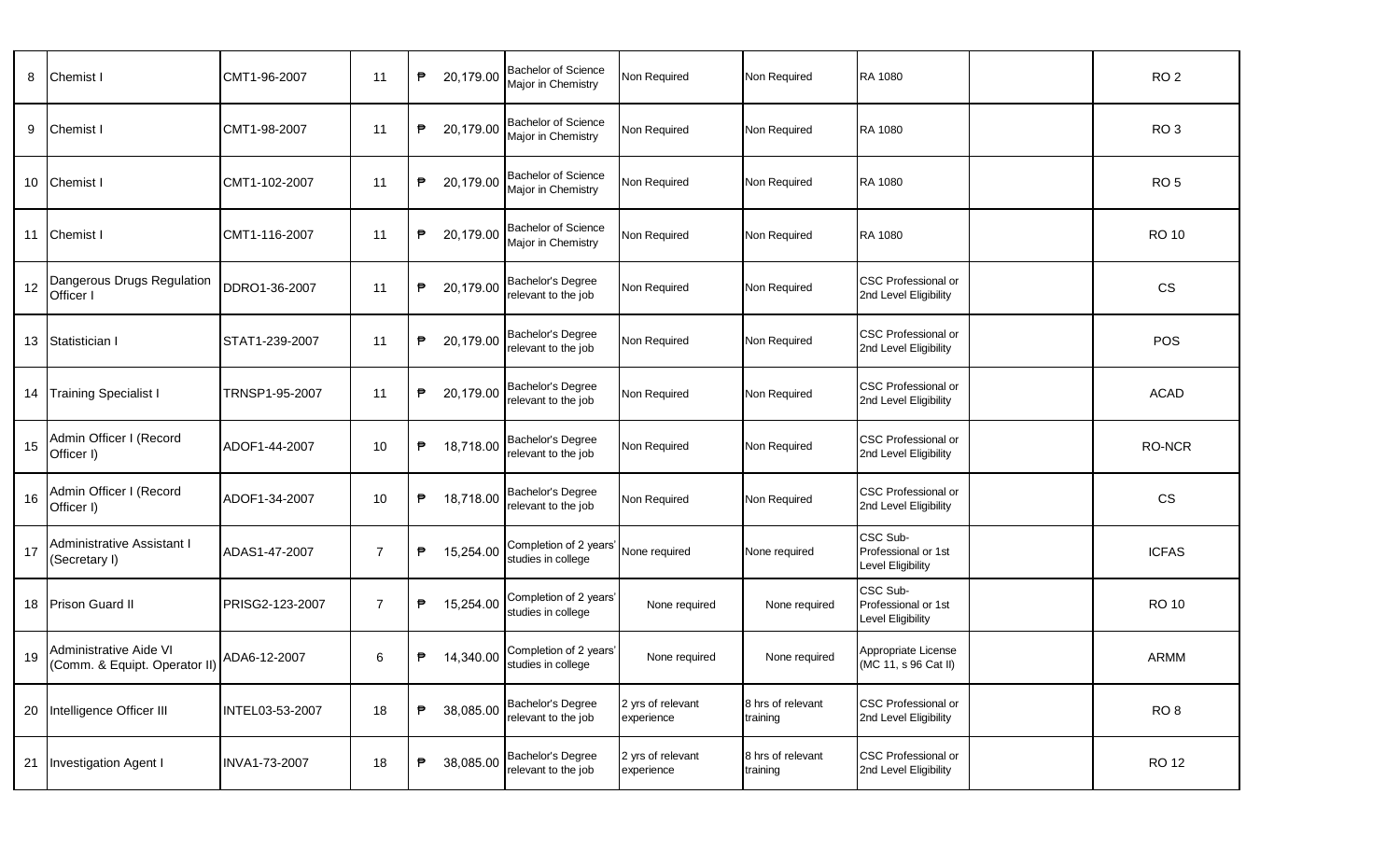| 22 | <b>Investigation Agent I</b>                      | INVA1-25-2007    | 18 | ₱<br>38,085.00 | Bachelor's Degree<br>relevant to the job | 2 yrs of relevant<br>experience | 8 hrs of relevant<br>training | CSC Professional or<br>2nd Level Eligibility        | POS/SES            |
|----|---------------------------------------------------|------------------|----|----------------|------------------------------------------|---------------------------------|-------------------------------|-----------------------------------------------------|--------------------|
| 23 | Investigation Agent I                             | INVA1-33-2007    | 18 | 38,085.00<br>₱ | Bachelor's Degree<br>relevant to the job | 2 yrs of relevant<br>experience | 8 hrs of relevant<br>training | CSC Professional or<br>2nd Level Eligibility        | RO <sub>2</sub>    |
| 24 | Intelligence Officer II                           | INTEL02-64-2007  | 15 | ₱<br>29,010.00 | Bachelor's Degree<br>relevant to the job | 1 yr of relevant<br>experience  | 4 hrs of relevant<br>training | <b>CSC Professional or</b><br>2nd Level Eligibility | <b>RO 4-A</b>      |
| 25 | Intelligence Officer II                           | INTEL02-31-2007  | 15 | ₱<br>29,010.00 | Bachelor's Degree<br>relevant to the job | 1 yr of relevant<br>experience  | 4 hrs of relevant<br>training | <b>CSC Professional or</b><br>2nd Level Eligibility | POS/SES            |
| 26 | Intelligence Officer II                           | INTEL02-85-2007  | 15 | 29,010.00<br>₱ | Bachelor's Degree<br>relevant to the job | 1 yr of relevant<br>experience  | 4 hrs of relevant<br>training | CSC Professional or<br>2nd Level Eligibility        | <b>RO 13</b>       |
| 27 | Intelligence Officer II                           | INTEL02-39-2007  | 15 | ₱<br>29,010.00 | Bachelor's Degree<br>relevant to the job | 1 yr of relevant<br>experience  | 4 hrs of relevant<br>training | <b>CSC Professional or</b><br>2nd Level Eligibility | ARMM               |
| 28 | Intelligence Officer II                           | INTEL02-28-2007  | 15 | ₱<br>29,010.00 | Bachelor's Degree<br>relevant to the job | 1 yr of relevant<br>experience  | 4 hrs of relevant<br>training | <b>CSC Professional or</b><br>2nd Level Eligibility | POS/SES            |
| 29 | Intelligence Officer II                           | INTEL02-58-2007  | 15 | ₱<br>29,010.00 | Bachelor's Degree<br>relevant to the job | 1 yr of relevant<br>experience  | 4 hrs of relevant<br>training | CSC Professional or<br>2nd Level Eligibility        | RO <sub>3</sub>    |
| 30 | Intelligence Officer II                           | INTEL02-54-2007  | 15 | ₱<br>29,010.00 | Bachelor's Degree<br>relevant to the job | 1 yr of relevant<br>experience  | 4 hrs of relevant<br>training | <b>CSC Professional or</b><br>2nd Level Eligibility | CAR                |
| 31 | Intelligence Officer II                           | INTEL02-121-2007 | 15 | ₱<br>29,010.00 | Bachelor's Degree<br>relevant to the job | 1 yr of relevant<br>experience  | 4 hrs of relevant<br>training | CSC Professional or<br>2nd Level Eligibility        | <b>ICFAS</b>       |
| 32 | Intelligence Officer II                           | INTEL02-30-2007  | 15 | 29,010.00<br>₱ | Bachelor's Degree<br>relevant to the job | 1 yr of relevant<br>experience  | 4 hrs of relevant<br>training | CSC Professional or<br>2nd Level Eligibility        | POS/SES            |
| 33 | Intelligence Officer II<br>(Intelligence Analyst) | INTEL02-78-2007  | 15 | ₱<br>29,010.00 | Bachelor's Degree<br>relevant to the job | 1 yr of relevant<br>experience  | 4 hrs of relevant<br>training | <b>CSC Professional or</b><br>2nd Level Eligibility | <b>IIS</b>         |
| 34 | Security Officer II                               | SECO2-62-2007    | 15 | ₱<br>29,010.00 | Bachelor's Degree<br>relevant to the job | 1 yr of relevant<br>experience  | 4 hrs of relevant<br>training | <b>CSC Professional or</b><br>2nd Level Eligibility | RO <sub>4</sub> -A |
| 35 | Security Officer II                               | SECO2-52-2007    | 15 | 29,010.00<br>₱ | Bachelor's Degree<br>relevant to the job | 1 yr of relevant<br>experience  | 4 hrs of relevant<br>training | <b>CSC Professional or</b><br>2nd Level Eligibility | RO <sub>2</sub>    |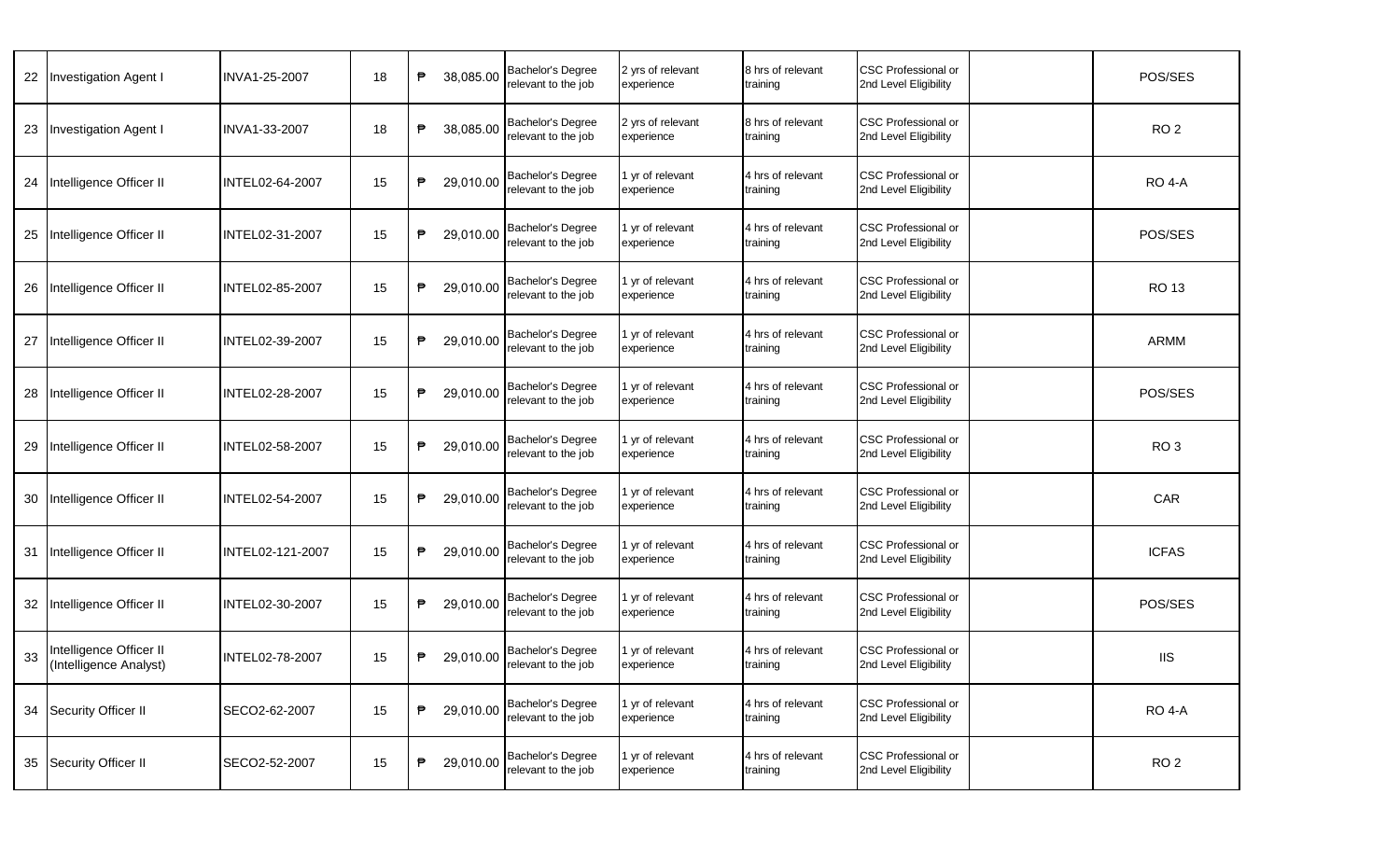| 36 | Security Officer II     | SECO2-51-2007           | 15 | $\mathsf{P}$<br>29,010.00 | Bachelor's Degree<br>relevant to the job | 1 yr of relevant<br>experience | 4 hrs of relevant<br>training | <b>CSC Professional or</b><br>2nd Level Eligibility | <b>ARMM</b>     |
|----|-------------------------|-------------------------|----|---------------------------|------------------------------------------|--------------------------------|-------------------------------|-----------------------------------------------------|-----------------|
| 37 | Security Officer II     | SECO2-58-2007           | 15 | ₱<br>29,010.00            | Bachelor's Degree<br>relevant to the job | 1 yr of relevant<br>experience | 4 hrs of relevant<br>training | <b>CSC Professional or</b><br>2nd Level Eligibility | RO <sub>3</sub> |
| 38 | Special Investigator II | SPI2-45-2007            | 15 | ₱<br>29,010.00            | Bachelor's Degree<br>relevant to the job | 1 yr of relevant<br>experience | 4 hrs of relevant<br>training | <b>CSC Professional or</b><br>2nd Level Eligibility | RO-NCR          |
| 39 | Special Investigator II | SPI2-27-2007            | 15 | ₱<br>29,010.00            | Bachelor's Degree<br>relevant to the job | 1 yr of relevant<br>experience | 4 hrs of relevant<br>training | <b>CSC Professional or</b><br>2nd Level Eligibility | CAR             |
| 40 | Intelligence Officer I  | INTEL01-161-2007        | 11 | ₱<br>20,179.00            | Bachelor's Degree<br>relevant to the job | Non Required                   | Non Required                  | <b>CSC Professional or</b><br>2nd Level Eligibility | CAR             |
| 41 | Intelligence Officer I  | INTEL01-419-2007        | 11 | ₱<br>20,179.00            | Bachelor's Degree<br>relevant to the job | Non Required                   | Non Required                  | <b>CSC Professional or</b><br>2nd Level Eligibility | <b>RO-NCR</b>   |
| 42 | Intelligence Officer I  | <b>INTEL01-465-2007</b> | 11 | 20,179.00<br>₱            | Bachelor's Degree<br>relevant to the job | Non Required                   | Non Required                  | <b>CSC Professional or</b><br>2nd Level Eligibility | RO <sub>7</sub> |
| 43 | Intelligence Officer I  | INTEL01-126-2007        | 11 | ₱<br>20,179.00            | Bachelor's Degree<br>relevant to the job | Non Required                   | Non Required                  | <b>CSC Professional or</b><br>2nd Level Eligibility | <b>RO 4-B</b>   |
| 44 | Intelligence Officer I  | INTEL01-142-2007        | 11 | ₱<br>20,179.00            | Bachelor's Degree<br>relevant to the job | Non Required                   | Non Required                  | <b>CSC Professional or</b><br>2nd Level Eligibility | RO <sub>2</sub> |
| 45 | Intelligence Officer I  | IINTEL01-309-2007       | 11 | ₱<br>20,179.00            | Bachelor's Degree<br>relevant to the job | Non Required                   | Non Required                  | <b>CSC Professional or</b><br>2nd Level Eligibility | <b>RO 13</b>    |
| 46 | Intelligence Officer I  | <b>INTEL01-254-2007</b> | 11 | ₱<br>20,179.00            | Bachelor's Degree<br>relevant to the job | Non Required                   | Non Required                  | <b>CSC Professional or</b><br>2nd Level Eligibility | <b>RO 4-A</b>   |
| 47 | Intelligence Officer I  | INTEL01-248-2007        | 11 | ₱<br>20,179.00            | Bachelor's Degree<br>relevant to the job | Non Required                   | Non Required                  | <b>CSC Professional or</b><br>2nd Level Eligibility | <b>RO 4-A</b>   |
| 48 | Intelligence Officer I  | INTEL01-398-2007        | 11 | ₱<br>20,179.00            | Bachelor's Degree<br>relevant to the job | Non Required                   | Non Required                  | <b>CSC Professional or</b><br>2nd Level Eligibility | RO-NCR          |

Interested and qualified applicants should signify their interest in writing. Attach the following documents to the application letter and send to the address below not later than December 21, 2018.